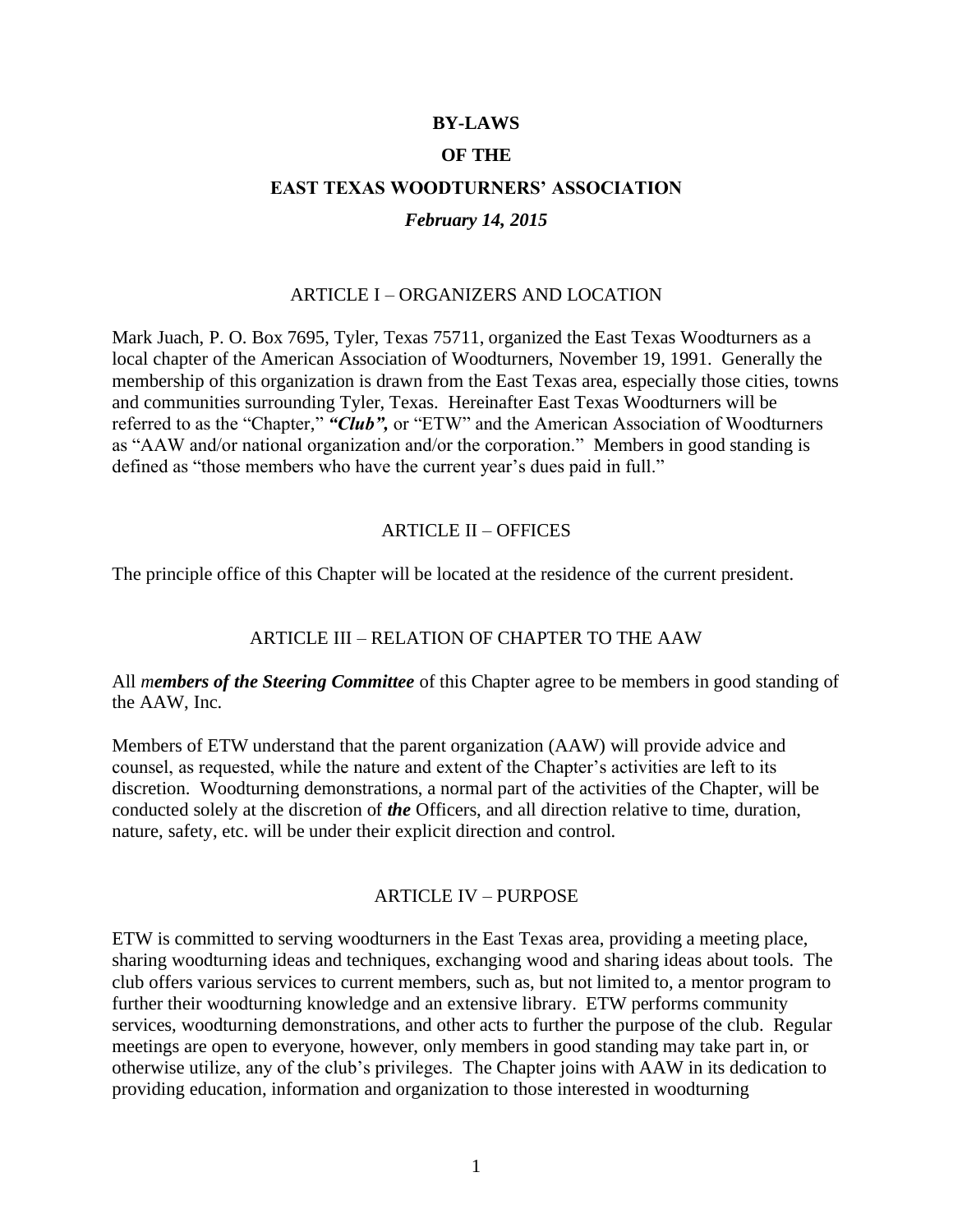#### ARTICLE V – MEMBERSHIP FEES

Annual membership fees will be established by a two-thirds vote of members in good standing present at a regularly scheduled meeting. Notice of the vote will be announced in the monthly newsletter. Membership fees are due in January of each year. Fees for new members will be prorated (Fee / 12 x number of months remaining in year).

# ARTICLE VI – MEETINGS

- A. This Chapter will meet the second Saturday of each month at 9:00 a.m**.** at the location shown on the Chapter website, easttexaswoodturners.org, unless otherwise specified.
- *B. Steering Committee: The Steering Committee's (S/C) purpose is to conduct the majority of the business of the club outside of the monthly club meetings. The S/C shall be composed of all of the officers of the club. All regularly scheduled meetings shall be pre-announced, shall have a majority of officers present, and shall be conducted by the President on a predetermined or as-needed basis. Any club member in good standing may attend. Voting shall be by the Officers with input from the attending club members. Results may be reported to the club members at the next scheduled meeting.*

## ARTICLE VII – OFFICERS

- A. Number and Election. The Officers of this Chapter shall be a President, a Vice President*,* a Secretary, a Treasurer, a Program Chairman, and a Librarian. These officers shall be elected annually by a majority vote of the Chapter's members in good standing.
- B. Term of Office. Each officer shall hold office for one calendar year.
- C. Removal. Any elected or appointed officer may be removed when it is deemed to be in the best interests of the Chapter. Removal is accomplished by a majority vote of the Chapter's members *in good standing* present *at a regularly scheduled club meeting. Notice of the vote will be presented in the Club's newsletter prior to the vote.*
- D. Vacancies. A vacancy in any office may be filled for the unexpired portion of the term by a majority vote of the Officers.
- E. President. The President shall be the principal executive officer of the Chapter. The President shall conduct meetings, supervise all the business and affairs of the Chapter*, and appoint positions as needed such as Chairman of the Clean Up Committee, etc.*
- F. Vice President. In the absence of the President, or in the event of his/her death, inability, or refusal to act, the Vice President shall perform the duties of President, and when so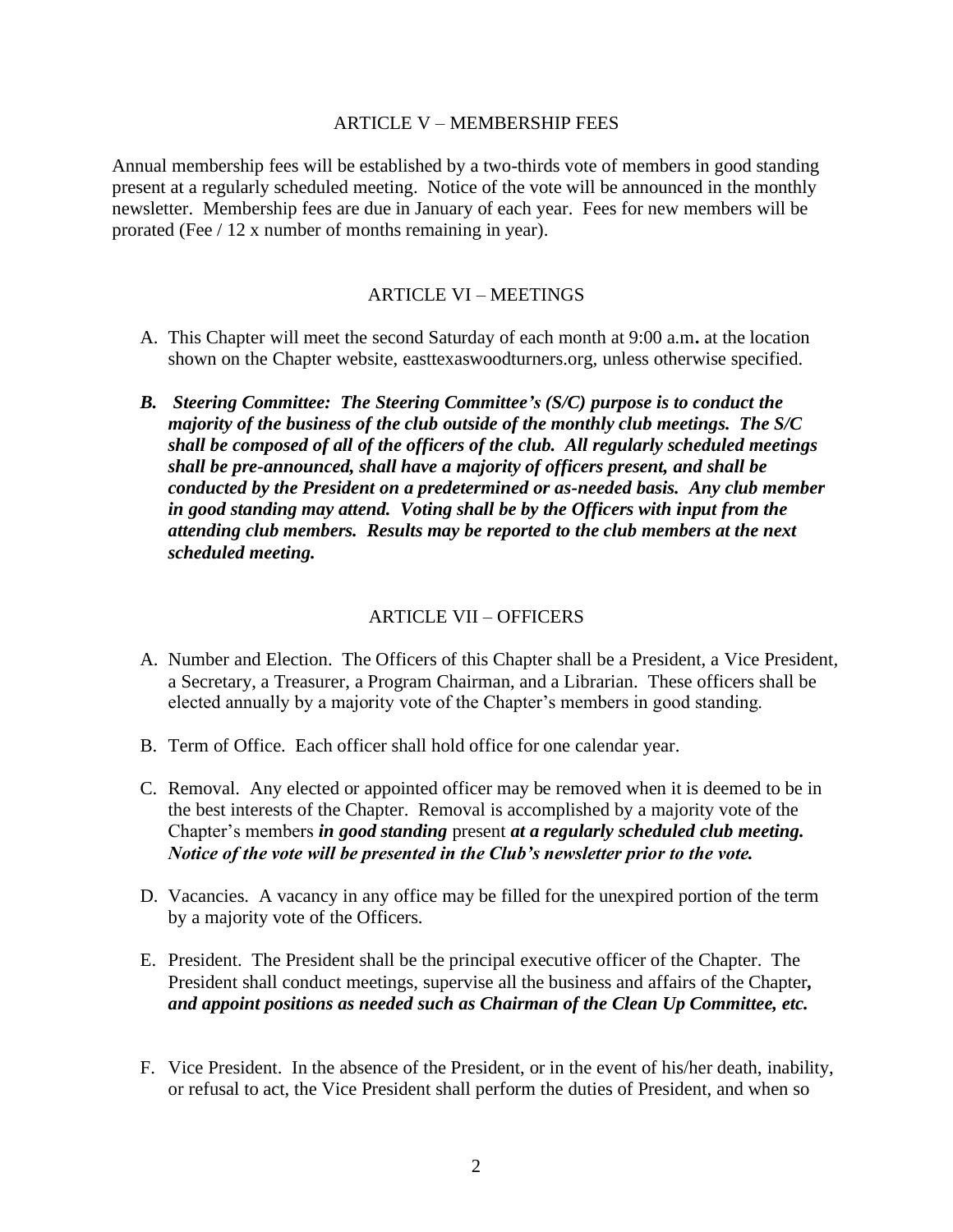acting, shall have all the powers of and be subject to all the restrictions upon the President. The Vice President shall perform such other duties as may be assigned by the President.

- G. Secretary. The Secretary shall make a record of all meetings and other Chapter activities, keep them on file, and provide a copy to the *members in good standing as requested.*  The Secretary shall be responsible for the *membership rolls and collecting dues.* The Secretary shall keep all non-fiscal Chapter records, such as, but not limited to, By-Laws and current Membership List. The Secretary will perform such other duties as may be assigned by the President.
- H. Treasurer. The treasurer will be responsible for collecting and disbursing of funds and for keeping accurate records. The Treasurer will perform such other duties as may be assigned by the President.
- I. Program Chairman. The Program Chairman will ensure that a program is presented at each meeting. The Program Chairman shall perform such other duties as may be assigned by the President.
- J. Librarian. The Librarian is responsible for making the library available at each meeting. The Librarian will establish a system to ensure the security of the library resources, checkout and return procedures, and notification of over-due materials. The Librarian will recommend purchase of new materials and will perform such other duties as may be assigned by the President.

## ARTICLE VIII – INDEBTEDNESS

This Chapter must notify AAW's national office prior to incurring any indebtedness for AAW.

# ARTICLE IX – AMERICAN ASSOCIATION OF WOODTURNERS' DISCLAIMERS: FISCAL AND LEGAL

The American Association of Woodturners, Inc., specifically disassociates itself from any debts, obligations or encumbrances of the Local Chapter. The Corporate Board of Directors of AAW is not responsible for the debts nor shares in the profits of the Local Chapters. The AAW does not shoulder any legal liability for accidents that occur during events of any kind sponsored or not sponsored by a Local Chapter.

# ARTICLE X – EAST TEXAS WOODTURNERS' DISCLAIMERS: FISCAL AND LEGAL